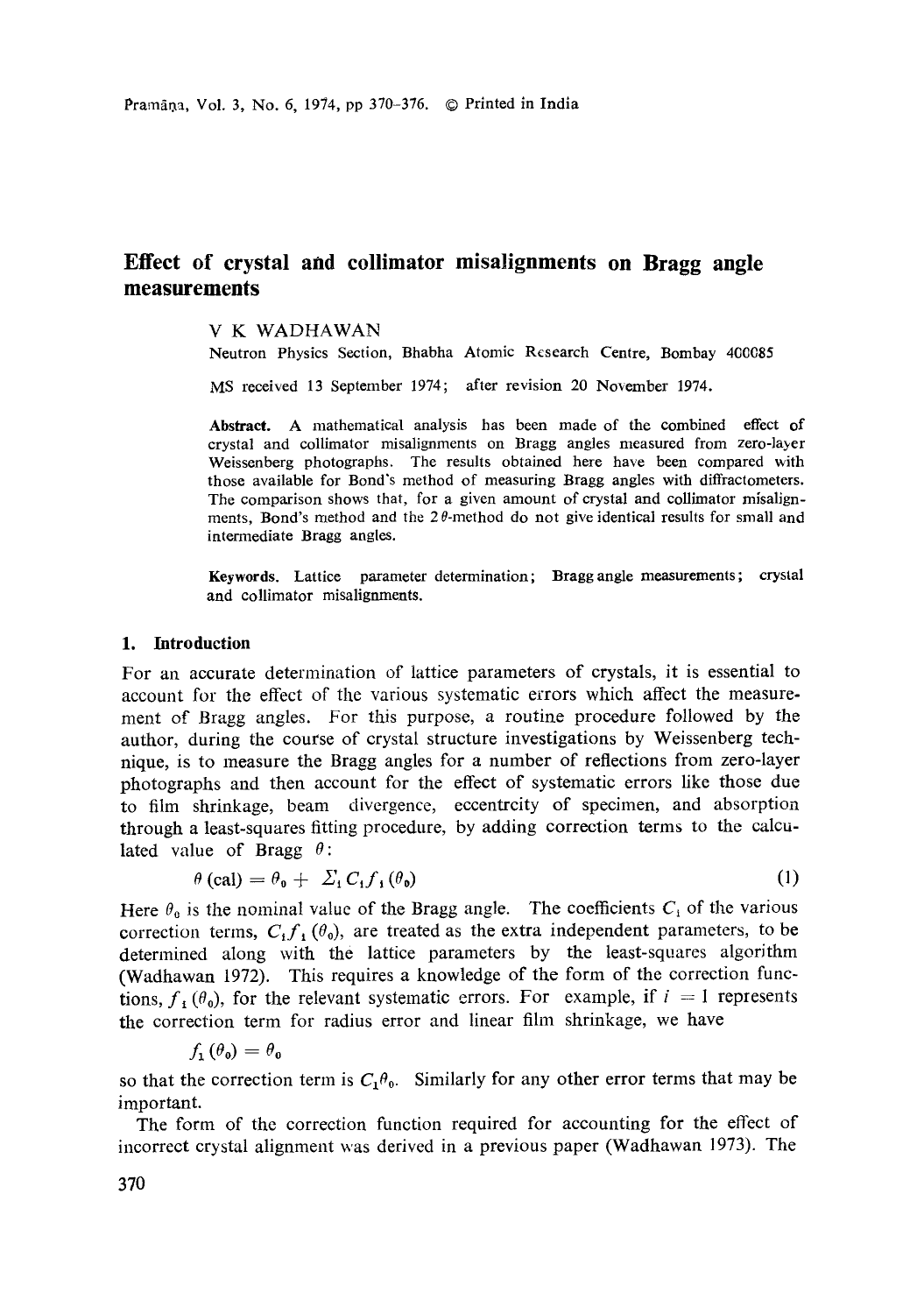present paper considers the combined effect of crystal and collimator misalignments. But whereas the previous calculation was based on the reciprocal-lattice method, the present one is done in direct space. For the case when collimator misalignment is zero, the two treatments lead to the same results.

The analysis presented is also applicable to diffractometer data obtained by recording the counter position  $(2\theta)$ . For diffractometers, however, Bragg angles are better measured by employing Bond's method (Bond 1960), *i.e.,* by recording the *crystal* position, rather than the counter position  $(2\theta)$ . The method is conceptually analogous to the considerably tedious  $\theta$ -method for films (Weisz *et al* 1948). The effect of crystal and collimator misalignments for Bond's method has been discussed by Burke and coworkers (Burke and Tomkeieff 1968, 1969; Walder and Burke 1971). A comparison is made here of the results obtained by them with those derived here for what may be called the " $2\theta$ -method" of measuring Bragg angles.

#### **2. Mathematical analysis**

Figure 1 shows a stereographic projection down the rotation axis. The rotation axis has been taken as vertical, and 0 is its upper point of intersection with the reference sphere. When there is no misalignment present, the incident beam, I, the plane normal, N, and the reflected beam, R, will all lie in the equatorial plane. Now suppose the collimator is misaligned by an amount  $\beta$  from the equatorial plane. Without much loss of generality, we can assume that the collimator misalignment is in the vertical plane only. The incident beam will then project to some point  $I_1$ . In addition, suppose the reflecting planes, which should ideally be parallel to the rotation axis, are tilted away from it by an amount  $\alpha$ . (In general,  $\alpha$  and  $\beta$  can have the same or opposite signs. In figure 1 they have been shown as having the same sign.) When the Bragg condition is satisfied, the plane normal will now project to some point  $N_1$  and the reflected beam to  $R_1$ . In such a case, the true value of Bragg angle,  $\theta$ , is that given by  $I_1R_1$  (equal to  $\pi-2\theta$ ), whereas the corresponding (incorrectly) measured value is that given by IR' in the equatorial plane (equal to  $\pi-2\theta'$ , say).



Figure 1. Stereographic projection down **the rotation** axis O, depicting the Etagg reflection process in the normal-beam equatorial geometry.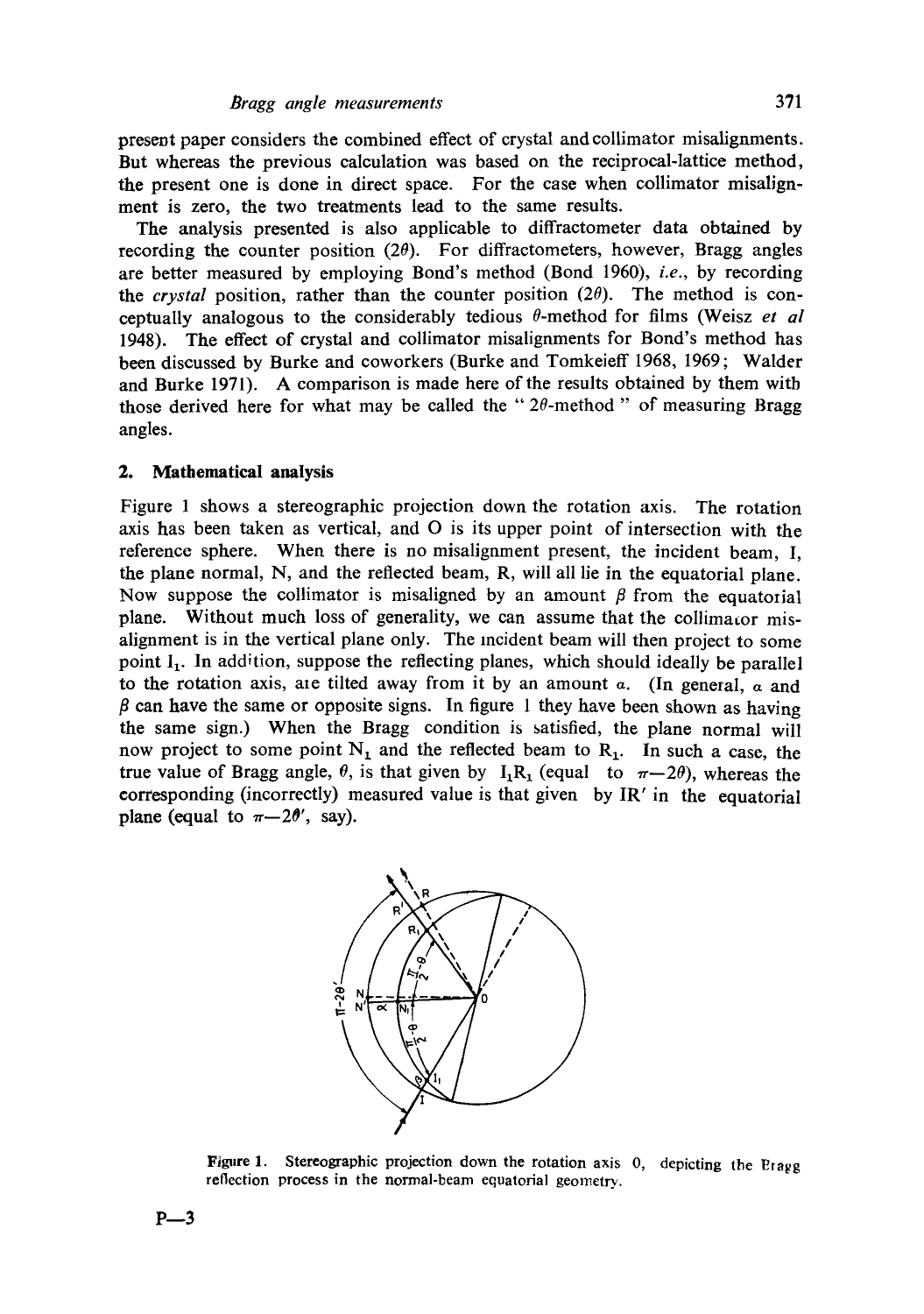## 372 *V K Wadhawan*

We now use a theorem (Todhunter 1859) giving the length of a line drawn from a corner to the opposite side of a spherical triangle. In figure 1,  $ON<sub>1</sub>$  is the line drawn from the corner O to the opposite side  $I_1R_1$  in the spherical triangle  $OI_1R_1$ and its length is equal to  $(\pi/2 - a)$ . The theorem then gives

$$
\cos (\pi/2 - a) = \cos (\pi/2 - \beta) \frac{\sin (\pi/2 - \theta)}{\sin (\pi - 2\theta)} + \cos (OR_1) \frac{\sin (\pi/2 - \theta)}{\sin (\pi - 2\theta)}
$$
 (2)

which simplifies to

$$
\cos\left(\text{OR}_1\right) = 2\sin a \sin \theta - \sin \beta \tag{3}
$$

provided cos  $\theta \neq 0$ . From the spherical triangle OI<sub>1</sub>R<sub>1</sub> again,

$$
\cos (\pi - 2\theta) = \cos (\text{OR}_1) \cos (\pi/2 - \beta) + \sin (\text{OR}_1) \sin (\pi/2 - \beta)
$$
  
 
$$
\times \cos (\pi - 2\theta')
$$
 (4)

which, on using eq. (3) and simplifying, gives

$$
\cos 2\theta' = \frac{\cos 2\theta + (2\sin a \sin \theta - \sin \beta)\sin \beta}{[1 - (2\sin a \sin \theta - \sin \beta)^2]^{\frac{1}{2}}\cos \beta}
$$
(5)

Let us now consider some special cases of this exact and general equation.

#### Case 1.  $\beta=0$

For this case, which corresponds to a perfectly aligned collimator but an imperfectly aligned crystal, eq. (5) reduces to

$$
\cos 2\theta' = \frac{\cos 2\theta}{[1 - 4\sin^2 \alpha \sin^2 \theta]^{\frac{1}{2}}}
$$
 (6)

This expression is the same as that derived earlier by the author (Wadhawan 1973) by an entirely different approach through the application of the reciprocal-lattice method [Equation (6) of that paper becomes identical to eq. (6) above if we define  $a = a_0$  for  $\xi = \pi/2$  there]. Details of this case have been discussed in the earlier pap $cr.$  It was also shown there that when  $\alpha$  is small, as is generally the case, eq. (6) reduces to

$$
\theta' - \theta = -(\alpha^2/2) \tan \theta \cos 2\theta \tag{7}
$$

Case II.  $\alpha=0$ 

When the reflecting planes are parallel to the rotation axis ( $\alpha = 0$ ) but the incident beam, though passing through the relation axis, is inclined to it by an angle  $(\pi/2 - \beta)$  instead of  $\pi/2$ , eq. (5) reduces to

$$
\sin \theta' = \sec \beta \sin \theta \tag{8}
$$

When  $\beta$  is small, this gives

$$
\theta' - \theta = (\beta^2/2) \tan \theta \tag{9}
$$

## **Case III.**  $\alpha$  and  $\beta$  are small

a and  $\beta$  are small enough in practice to justify the neglect of all third and higher **order terms** in a and  $\beta$  in eq. (5). We then obtain the following equation for the **error**  $\theta' - \theta$ :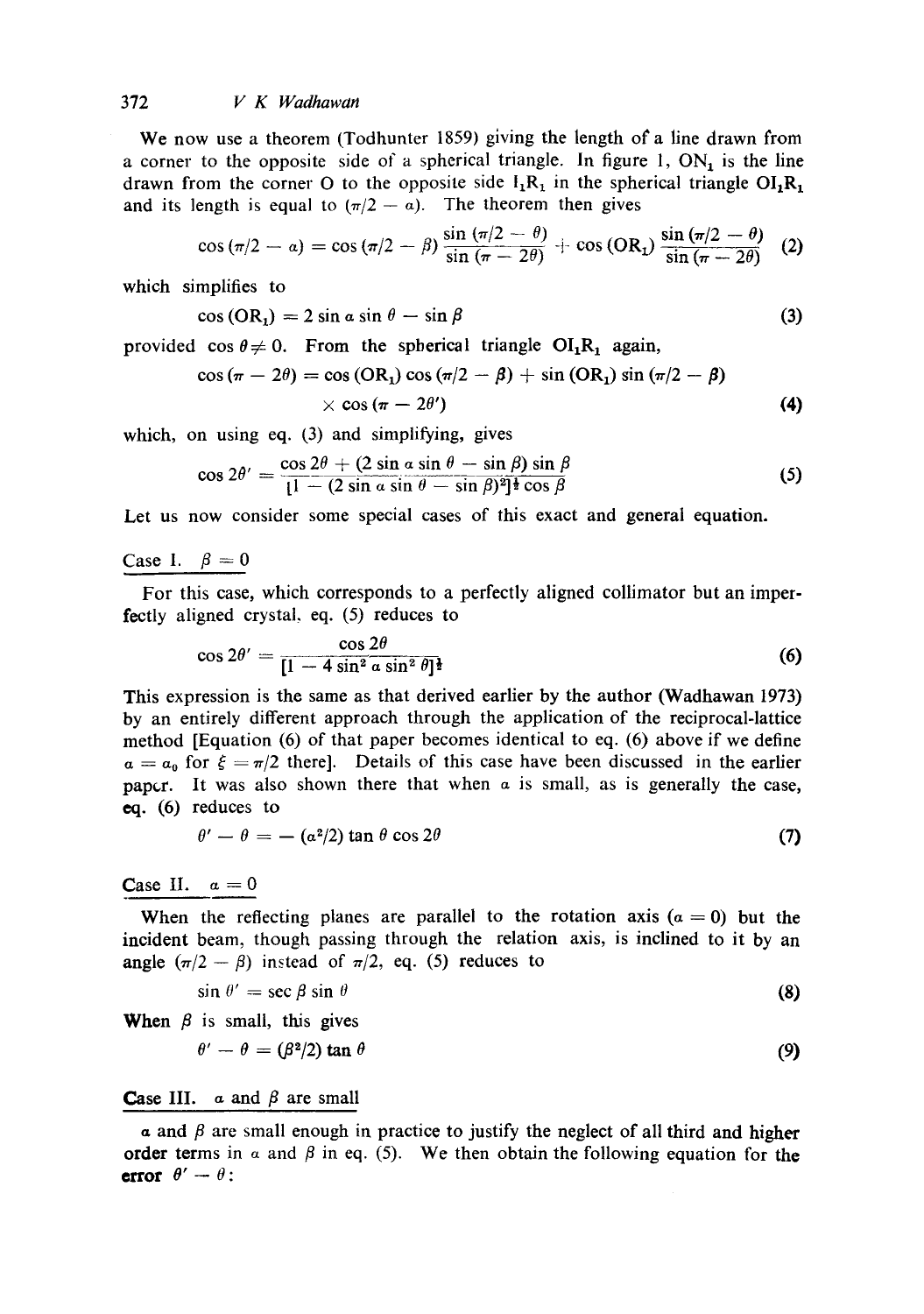*Bragg angle measurements* 373

$$
\triangle \theta = \theta' - \theta = \tan \theta \left[ \alpha^2 \left( \sin^2 \theta - \frac{1}{2} \right) - \alpha \beta \sin \theta + \beta^2 / 2 \right] \tag{10}
$$

For a fixed wavelength, the error in d-spacings is related to the error in  $\theta$  by the following equation :

$$
\Delta d/d = -\cot \theta \, \varDelta \, \theta \tag{11}
$$

Substituting for  $\Delta\theta$  from eq. (10) we get

$$
\Delta d/d = \alpha^2 \left( \frac{1}{2} - \sin^2 \theta \right) + \alpha \beta \sin \theta - \beta^2 / 2. \tag{12}
$$

#### **3. Discussion**

Equation (12) shows that  $\Delta d$  does not approach zero as  $\theta$  approaches 90°. Thus, unlike the effects of film shrinkage, eccentricity of specimen, and absorption on d-spacing measurements (Buerger 1942), the effect of misalignment cannot be eliminated by extrapolating the results to  $\theta = 90^{\circ}$ . Therefore, either the misalignment error must be brought within the precision of measurement by careful experimental procedures, or, else, corrections for it must be applied *before* employing extrapolation techniques.

As seen from eqs (6) and (8), respectively, when either crystal misalignment alone or collimator misalignment alone is present, the error  $(\theta' - \theta)$  in the measured Bragg angle is independent of the sign of  $\alpha$  or  $\beta$ . But when both  $\alpha$  and  $\beta$  are non-zero, eq. (5) shows that the error remains the same only when the signs of both  $\alpha$  and  $\beta$  are reversed. In other words, the error is not the same for the ratios  $a/\beta$  and  $-(a/\beta)$ .

Figure 2 shows the variation of  $(\theta' - \theta)$  with  $\theta$  for some fixed values of a and  $\beta$  [eq. (5)]. Except when  $a/\beta \sim 1$ , the error is positive for large  $\theta$  and increases sharply with it. The case  $a/\beta = 1$  is particularly interesting. For this case the error is always negative (or zero) and much smaller than that for other eases shown. This can also be seen from table 1, which gives the value of  $(\theta' - \theta) \times 10^5$  in degrees for a fixed  $\theta$  (75°) and various values of  $\alpha$  and  $\beta$ . Some interesting facts emerge from this table.

| $\pmb{a}$<br>$\beta$          |                      | 0.0           | 0.05 | 0.1 | 0.5   | $1 \cdot 0$ |
|-------------------------------|----------------------|---------------|------|-----|-------|-------------|
| $\mathbf{0} \cdot \mathbf{0}$ | $\ddotsc$            | τ<br>$\bf{0}$ | 7    | 28  | 705   | 2825        |
| 0.05                          | $\ddot{\phantom{a}}$ | 8             | $-1$ |     |       |             |
| $-0.05$                       | $\ddot{\phantom{a}}$ |               | 31   |     |       |             |
| 0.1                           | $\ddot{\phantom{a}}$ | 33            | $-2$ |     |       |             |
| $-0.1$                        | $\ddot{\phantom{a}}$ |               |      | 124 |       |             |
| 0.5                           | $\ddot{\phantom{a}}$ | 814           |      |     | $-54$ |             |
| $-0.5$                        | $\ddot{\phantom{a}}$ |               |      |     | 3096  |             |
| 1.0                           | $\ddot{\phantom{a}}$ | 3261          |      |     |       | $-214$      |
| $-1.0$                        | $\epsilon$ .         |               |      |     |       | 12436       |
|                               |                      |               |      |     |       |             |

**Table 1.** Values of ( $\theta' - \theta$ ) × 10<sup>5</sup> in degrees for  $\theta = 75^\circ$  and various values of a and  $\beta$  in degrees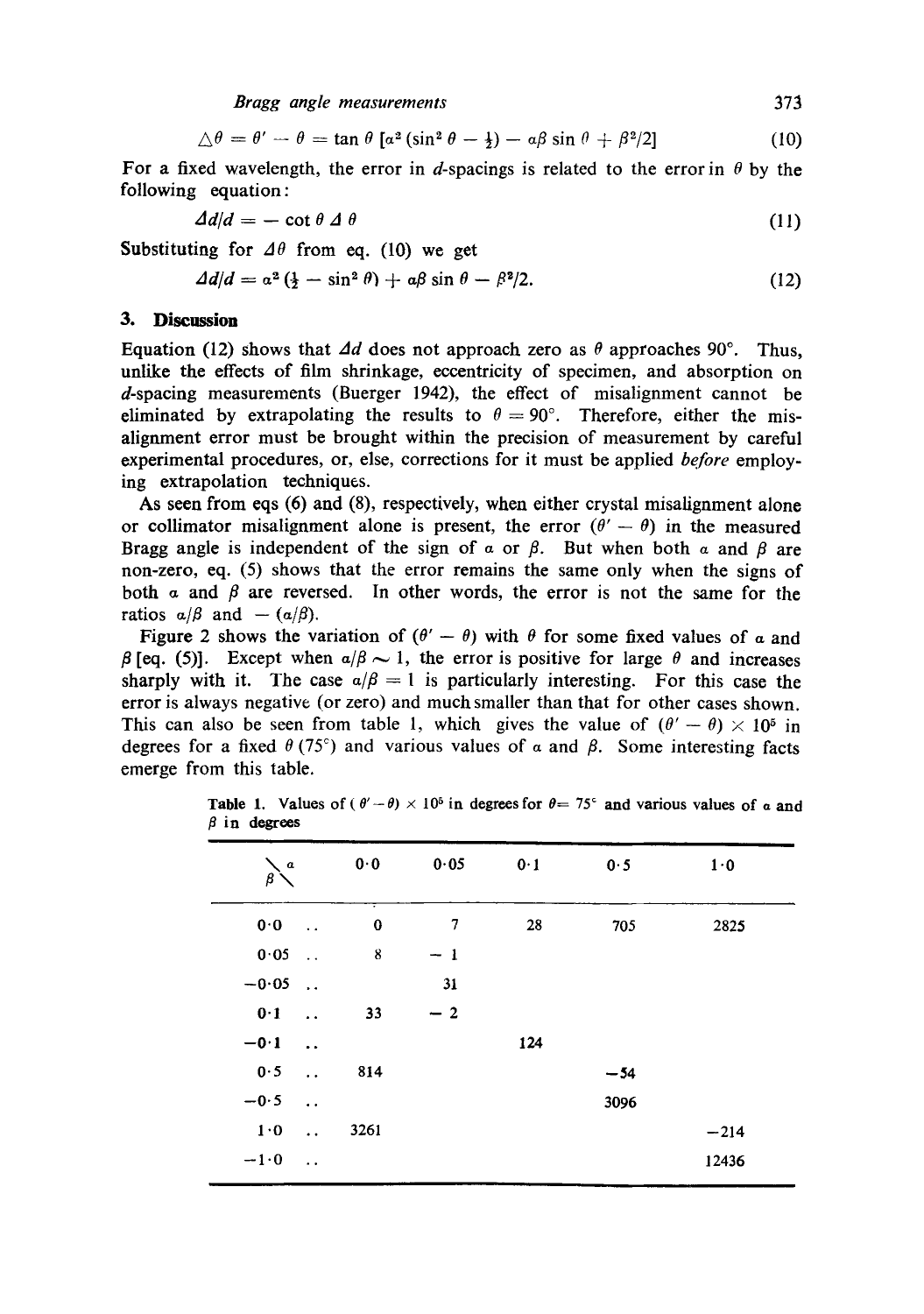

**Figure 2.** Plots showing the error in  $\theta$  as a function of  $\theta$  for various fixed values of collimator misalignment,  $\beta$ , and crystal misalignment,  $\alpha$ . The solid lines are for the 20-method and dashed lines for Bond's method of measuring Braggangles. For large  $\theta$ , the corresponding curves for the two methods coincide. In figure (a) the two curves for  $\alpha = 0.1^{\circ}$  are practically coincident with the abscissa axis.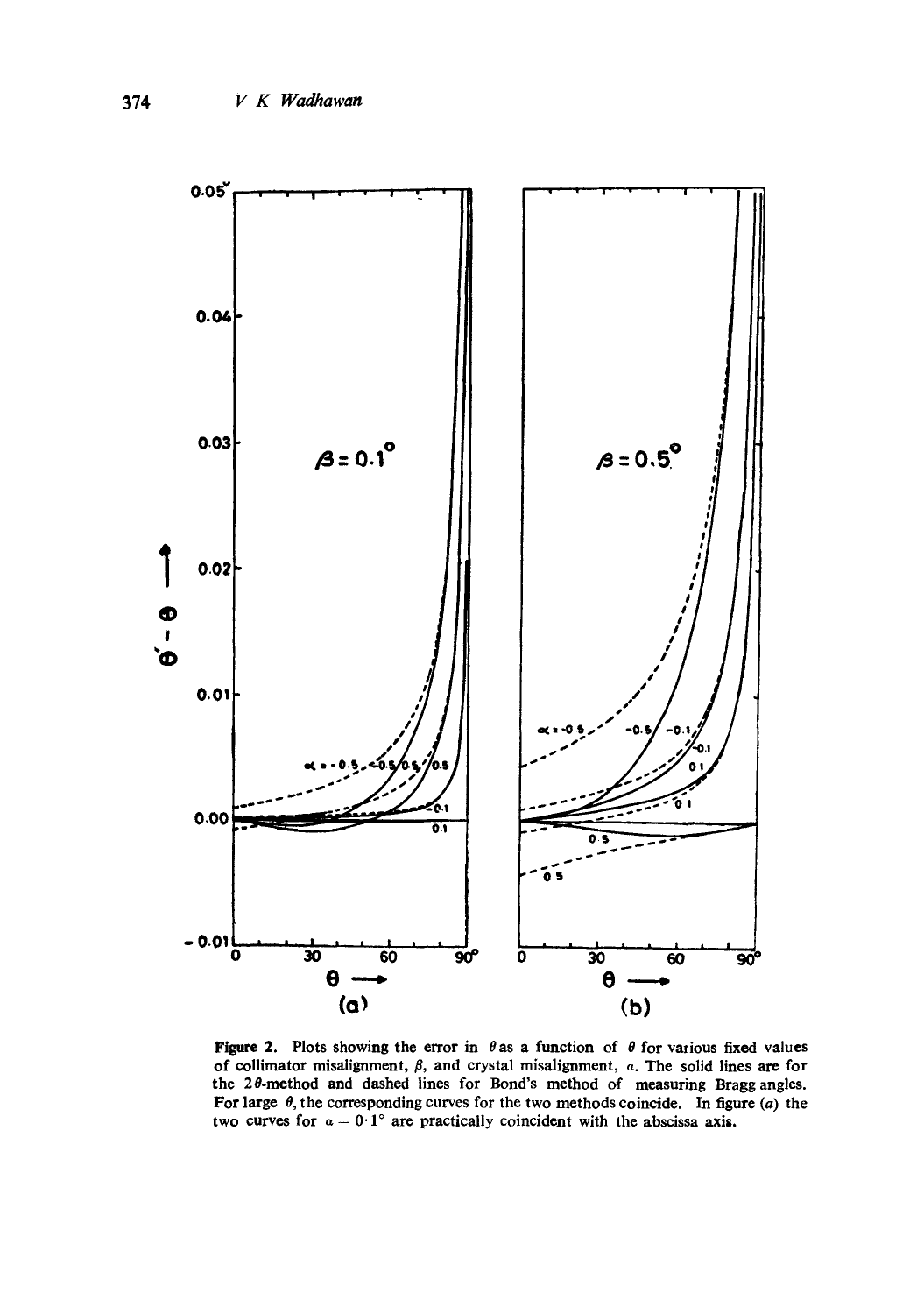Firstly, when  $\alpha/\beta = 1$ , the error in  $\theta$  is much smaller than that due to  $\alpha$  alone or  $\beta$  alone, and is always negative (or zero).

Secondly, when  $a/\beta = -1$ , the error is more than twice the sum of errors due to  $\alpha$  alone and  $\beta$  alone. These results show that the errors due to collimator and crystal misalignments are not additive and should not be treated independently in a least-squares fitting procedure.

Lastly, the error due to crystal misalignment alone is somewhat less than that due to collimator misalignment alone. This, of course, is due to the cos 2  $\theta$ factor in eq.  $(7)$ .

Some remarks about the magnitude of the effect of misalignment may be in order here. Crystal structure investigations do not generally require an accuracy better than about 1 part in 10<sup>4</sup> in lattice parameters. At  $\theta = 75^{\circ}$ , this requires a precision of about  $0.02^{\circ}$  in  $\theta$  measurement. Table 1 shows that at  $\theta = 75^{\circ}$ , the error corresponding to  $\alpha = 0.5^{\circ}$  and  $\beta = -0.5^{\circ}$  is about  $0.03^{\circ}$ . It may therefore be concluded that, so far as crystal structure analysis is concerned, if the crystal and the collimator are aligned to better than about a quarter of a degree, the effect of any residual misalignment on lattice parameters will not be significant and no corrections need be applied for it.

However, the situation is different for very high accuracy lattice parameter work, for which  $\theta$  measurements with a precision exceeding  $0.002^{\circ}$  are quite common with both photographic and diffractometric methods (Beu 1967). Buerger (1942) developed a Weissenberg type of back-reflection precision camera, with which he measured d-spacings correct to six significant figures. An accuracy of 1 part in 10<sup> $\epsilon$ </sup> in *d*-spacings requires Bragg angle measurements correct to about  $0.002^{\circ}$ even at as high an angle as  $87^\circ$   $\theta$ . Misalignment error then becomes one of the principal ones *(see* table 1), the more so because it incleases sharply with increasing  $\theta$  (figure 2).

# *Comparison with results for Bond's method*

In Bond's method (Bond 1960), a wide-window counter is employed and the Bragg angle for a reflection is obtained by measuring the angle through which the crystal has to be rotated between the two symmetrical diffracting positions on either side of the incident beam. For perfect crystals, errors due to eccentricity of specimen and absorption get eliminated by this procedure. However, the method, by its very nature, necessitates observing a reflection on both sides of the incident beam. This is sometimes not possible, particularly with neutron diffractometers; because **of** space limitations around reactor beam-holes, the movement of the counter is restricted to mainly one side of the monochromatised beam.

Burke and Tomkeiff (1968) derived for Bond's method the following equation connecting the observed Bragg angle,  $\theta'$ , with its true value,  $\theta$ , when the crystal is misaligned by an amount  $\alpha$  and the collimator by an amount  $\beta$ :

$$
\sin \theta = \sin a \sin \beta + \cos a \cos \beta \sin \theta' \tag{13}
$$

The corresponding equation for the  $2\theta$ -method is eq. (5). The dependence of  $(\theta' - \theta)$  on  $\theta$ , as given by eq. (13), has also been shown in figure 2 (the dashed curves). Comparison with the corresponding curves for the  $2\theta$ -method shows that the errors are not identical, except for large Bragg angles. This means **that**